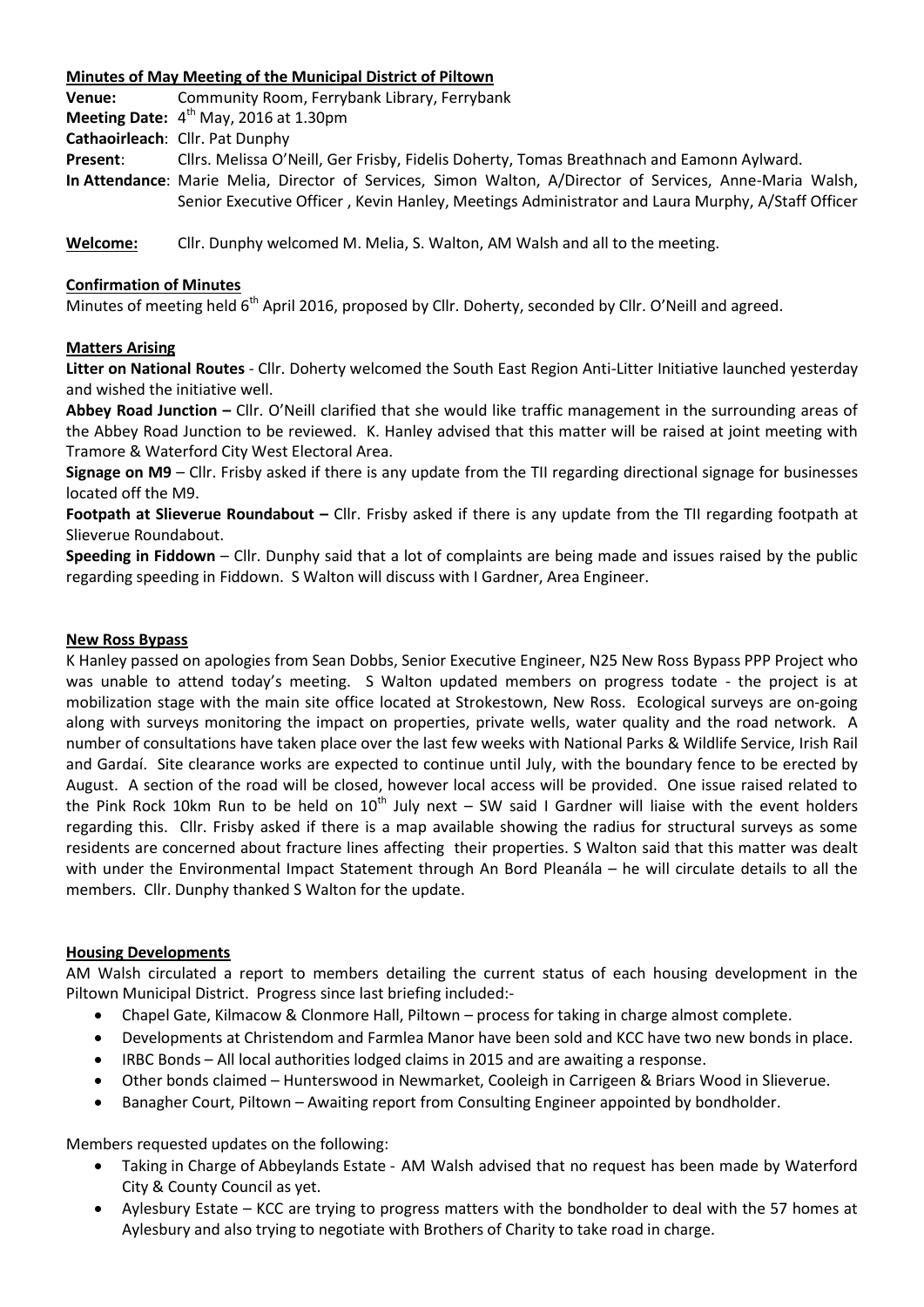- Re-location of pole at Castlehyde, Rosbercon KCC has spoken to the receiver and are awaiting their response.
- Roseleigh, Mooncoin & Cooleigh, Carrigeen some issues to be dealt with to progress taking-in-charge.
- Christendom Financial contribution of 20% still applies under Part V, however the developer can renegotiate this with KCC if they so wish.

Following discussion on taking-in-charge of estates, Cllr. Breathnach asked that a motion to be brought before the full Council that local authorities have the right to initiate the taking-in-charge of developments, seconded by Cllr. O'Neill.

Cllr. Dunphy thanked AM Walsh for the update.

### **Waterford Boundary Committee Update**

K Hanley advised members that has been no further update or new information available since the last meeting.

### **Greenway Update**

S Walton informed members on progress todate; an Ecological Survey was completed in March along 22km of railway line. From this survey three issues have arisen:-

- 1. Bat roosts have been identified in 19 structures surveyed.
- 2. A number of badger sets have been identified.
- 3. Invasive plants have been found at a number of locations along the route.

The above require additional survey works to be carried out before the project can proceed to Public Consultation stage. It is likely to be Quarter 4 of this year before this happens. Members welcomed the depth of the survey and asked that the Council continue to engage with locals regarding any concerns and issues they may have.

#### **Ferrybank Playground Update**

S Walton circulated a site map to members and advised that the site, c. 5.3 acres, is considered a suitable location to accommodate a playground and neighbourhood park. Members were told that a small portion of the lands which was acquired in lieu of Part V financial contribution, are currently zoned residential but not precluding open spaces and S Walton asked for member's agreement to include this section as part of the park. In order to acquire this land for the playground – park project, a payment of €79k will be transferred to Housing. Following discussion and clarification, this was agreed. Cllr. O'Neill proposed that the €79k to be transferred to Housing be used towards housing in the Ferrybank area, seconded by Cllr. Breathnach. M Melia confirmed that Housing Section is agreeable with the proposal and S Walton said that these monies will be assigned to housing in the Ferrybank area. Cllr. Aylward asked how the project is being funded. S Walton said that currently there is inexcess of €100k available and the Council intend to apply to the state for additional funding. AM Walsh told members that €120k has been spent on clearing the site and planting the perimeter. S Walton informed members that it is intended to commence local consultations within the next 3-4 months. If planning approval is in place by year end, some elements of the project could be delivered next spring, subject to funding.

#### **TII Update**

S Walton reported that KCC have a very positive working relationship with Transport Infrastructure Ireland noting that the Council receives significant funding, including additional funding, from the TII. He advised that it is important to maintain the good working relationship and TII's support. He is aware of PMDs issues regarding signage, traffic safety at Slieverue, Luffany and Grannagh roundabouts and request for footpath at Slieverue roundabout. Regarding footpath at Slieverue, he said that details and funding of €50k are in place. S Walton said he is making progress advancing these issues. Members thanked S Walton for his work, however expressed their frustration at the lack of engagement and consultation by the TII on these matters.

#### **Notice of Motion**

Cllr. O'Neill put forward the motion to rename Fiddown Bridge to James Connolly Memorial Bridge to coincide